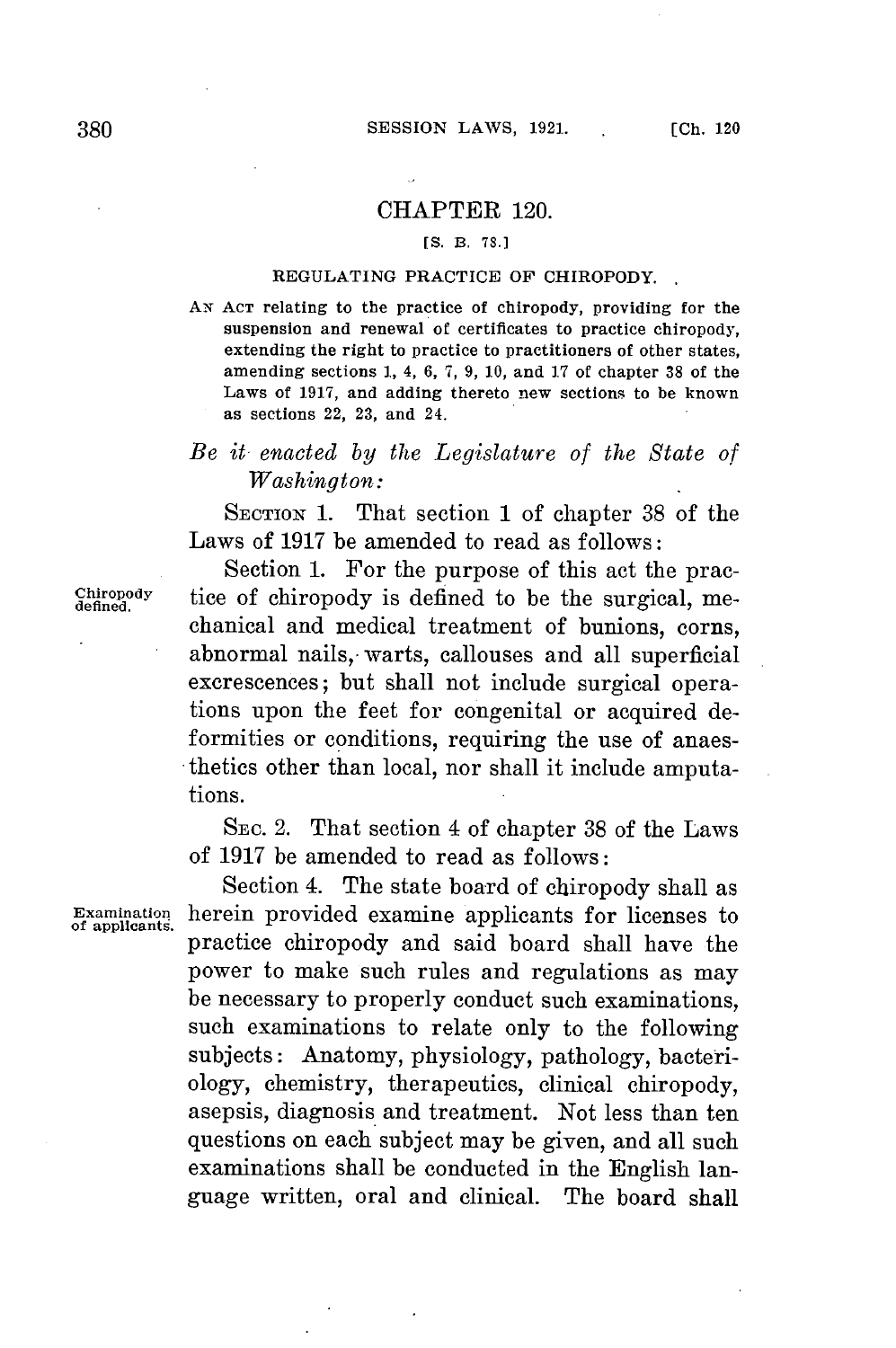make and preserve a complete record of all its transactions.

**SEC. 3.** That section **6** of chapter **38** of the Laws of **1917** be amended to read as follows:

Section 6. Before any person shall be permitted Application to take an examination for the issuance of a license under the provisions of this act he or she shall file an application on a form to be prepared and furnished **by** the state board of chiropody, signed and verified **by** the, applicant, showing that he or she is more than twenty-one years of age, and has obtained a preliminary education which is equivalent to a four years instruction in a high school or its equivalent, and such applicant must be a graduate with at least two years' attendance of a legally incorporated and recognized school of chiropody, and shall file a certificate signed **by** two licensed physicians of this state to the effect that they are acquainted with the applicant and believe him or her to be a person of good moral character. **All** licenses issued under the provisions of this act, whether with or without examination, shall be identical in form, and shall be numbered and recorded in the book kept for that purpose **by** the secretary of the state board of chiropody, and shall be signed **by** the president of said board, and attested **by** the secretary under the official seal of the board.

SEC. 4. That section **7** of chapter **38** of the Laws of **1917** be amended to read as follows:

Section **7.** An applicant who fails to pass an ex- **Re-examina**amination satisfactory to the board, and is therefore refused registration, shall be entitled, at the expiration of six months from the date of the examination at which he failed, to a re-examination at a meeting of the board called for the examination of applicants, upon the payment of a fee of fifteen dollars **(\$15.00)** for each such re-examination.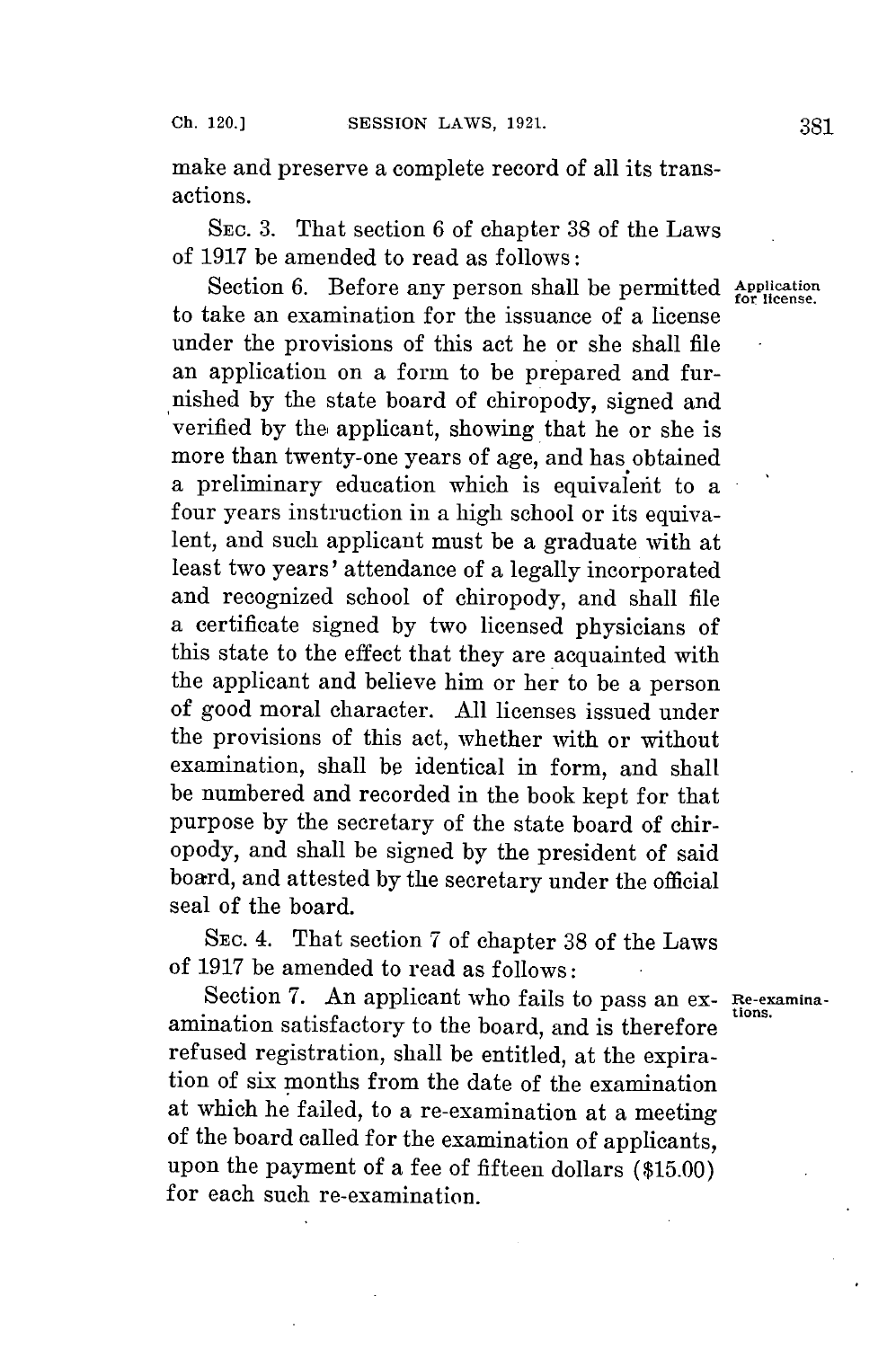**SEC. 5.** That section **9** of chapter **38** of the Laws of **1917** be amended to read as follows:

Section **9.** Every applicant for a license to prac-**License fee.** tice chiropody shall pay to the secretary of the state board of chiropody, for the use of the state, the sum of thirty-five dollars **(\$35.00)** and a renewal **for** each year of three dollars **(\$3.00).**

> **SEC. 6.** That section **10** of chapter **38** of the Laws of **1917** be amended to read as follows:

Section **10.** It shall be deemed *prima facie* evi-Evidence of dence of the practice of chiropody or as holding him-<br> **practice** of energy. **property** self out as a practitioner of chiropody within the meaning of this act for any person to treat in any manner the human foot **by** medical, surgical or mechanical means or appliances, or to use the title "chiropodist" or any other words or letters which designate or tend to designate to the public that the person so treating or holding himself out to treat, is a chiropodist.

> **SEC. 7.** That section **17** of chapter **38** of the Laws of **1917** be amended to read as follows:

> Section **17.** Every person practicing chiropody in this state shall maintain an office for the treatment of patients, which office shall be kept in a clean and sanitary condition and equipped with the proper facilities for sterilizing all instruments, and no instrument of any kind shall be used on any person before it has been thoroughly sterilized.

> SEc. **8.** That there be added to chapter **38** of the Laws of **1917** a new section to be designated as section 22 and to read as follows:

Section 22. The board may suspend any certi-Suspension of certificate ficate granted under this act for a period not exceed-<br>for miscon-<br>duct. ing six months, on account of misconduct on the part ing six months, on account of misconduct on the part of the person registered which would not in the **judg-**

Office re-<br>quirements.